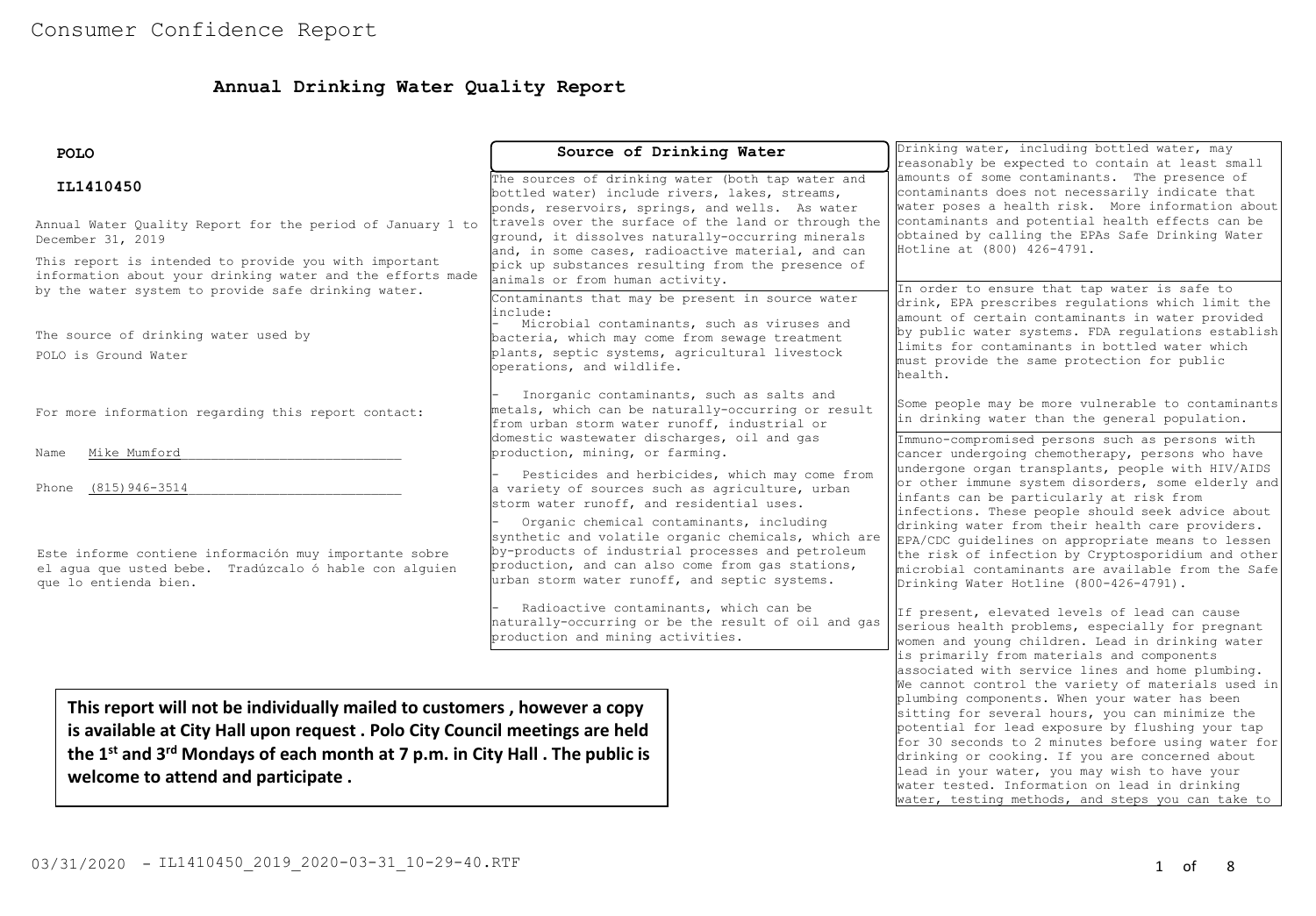minimize exposure is available from the Safe Drinking Water Hotline or at http://www.epa.gov/safewater/lead.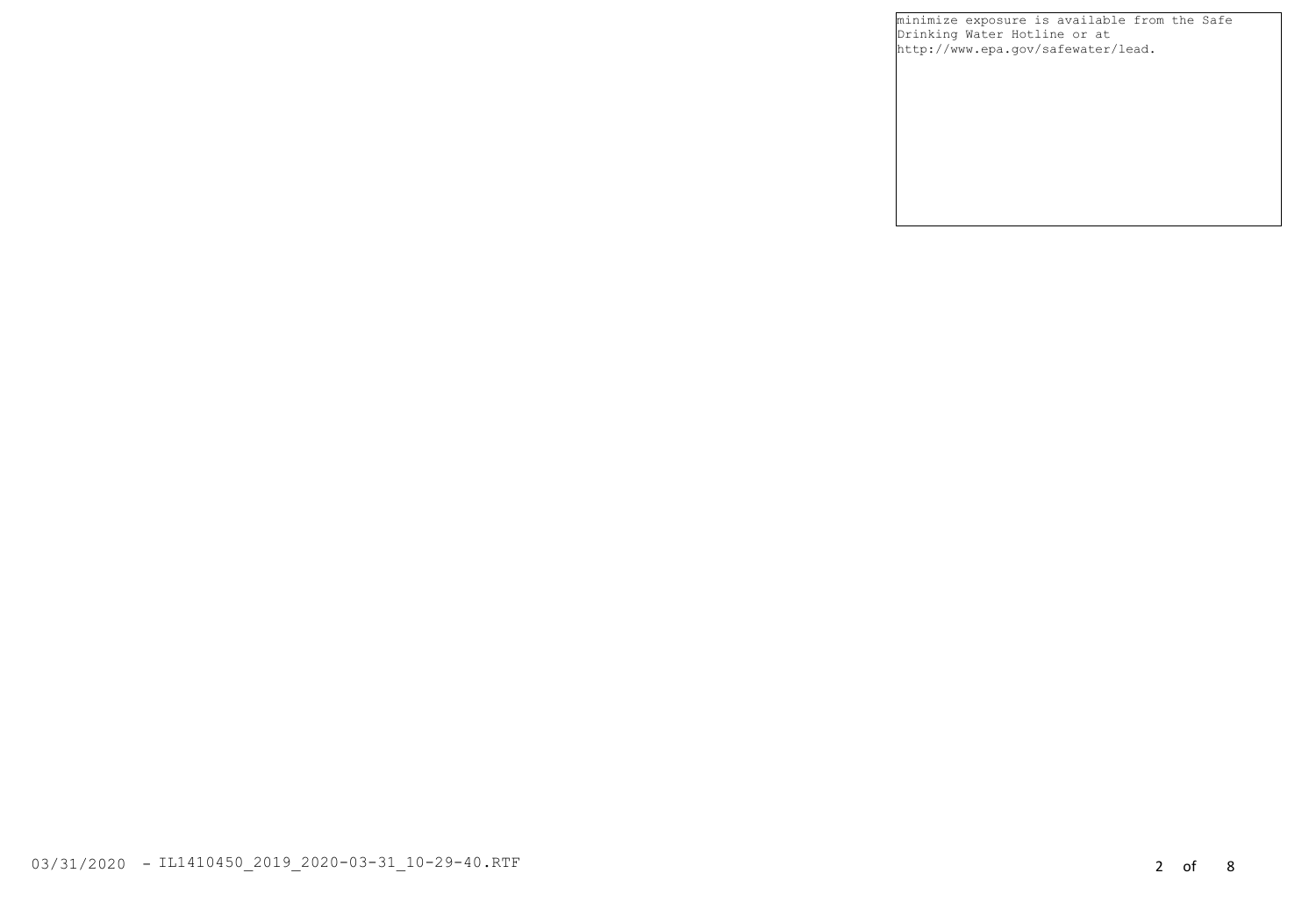### **Source Water Information**

| Source Water Name |         | Type of Water | Report Status Location |      |
|-------------------|---------|---------------|------------------------|------|
| WELL 2 (11805)    |         | GW            | Active                 | Polo |
| WELL 3 (11806)    |         | GW            | Active                 | Polo |
| WELL 4 (00163)    | 500 GPM | GW            | Active                 | Polo |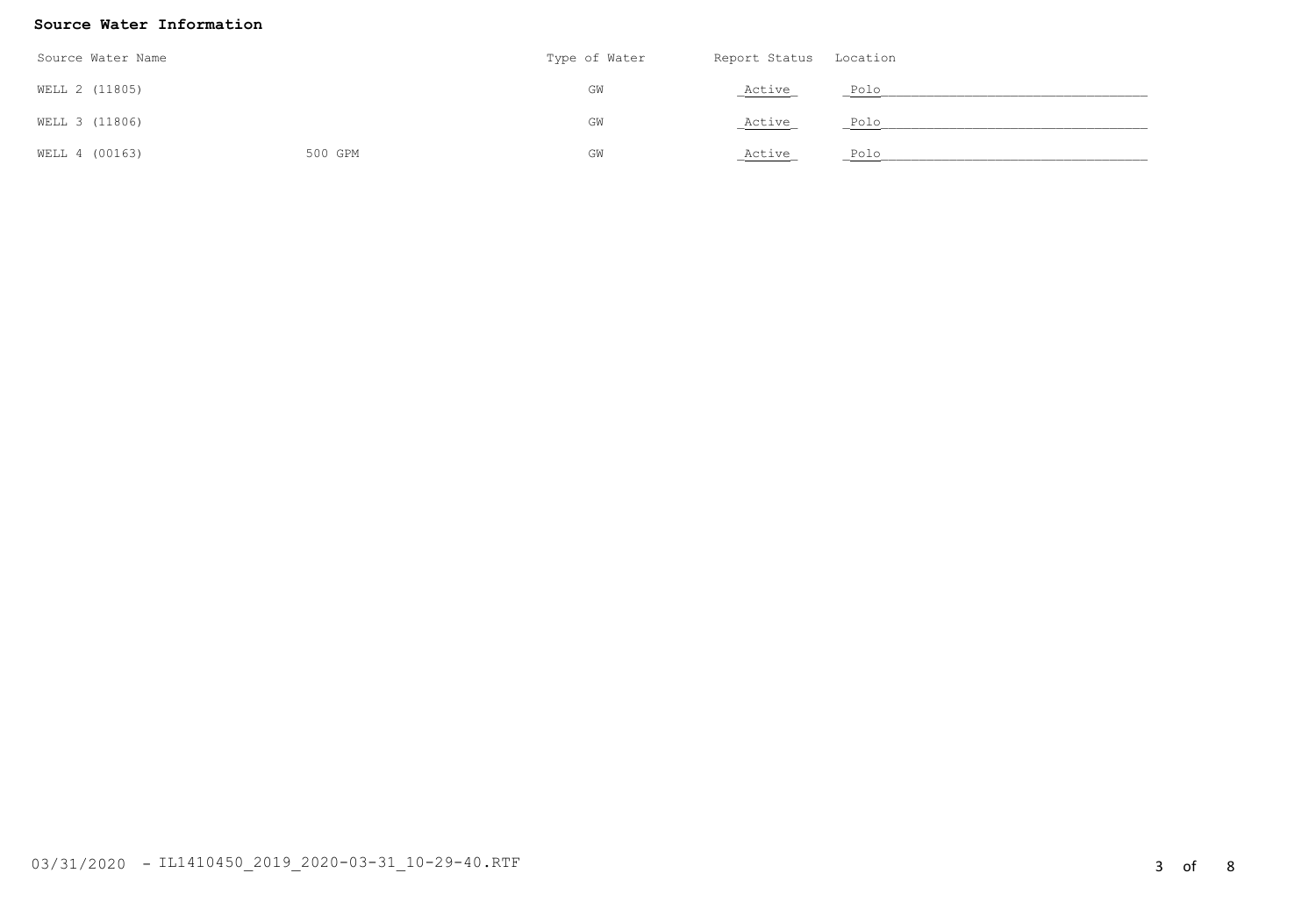#### **Source Water Assessment**

We want our valued customers to be informed about their water quality. If you would like to learn more, please feel welcome to attend any of our regularly scheduled meetings. The source water assessment for our supply has been completed by the Illinois EPA. If you would like a copy of this information, please stop by City Hall or call our water operator at (815) 440-0192 . To view a summary version of the completed Source Water Assessments, including: Importance of Source Water; Susceptibility to Contamination Determination; and documentation/recommendation of Source Water Protection Efforts, you may access the Illinois EPA website at http://www.epa.state.il.us/cgi-bin/wp/swap-fact-sheets.pl.

Source of Water: POLO Based on information obtained in a Well Site Survey published in 1994 by the Illinois EPA, several potential sources are located within 1,500 feet of the wells.The Illinois EPA has determined that the Polo Community Water Supply's source water is not suspectibile to contamination. This determination is based on a number of criteria including; monitoring conducted at the wells; monitoring conducted at the entry point to the distribution system; and available hydrogeologic data on the wells.Furthermore, in anticipation of the U.S. EPA's proposed Ground Water Rule, the Illinois EPA has determined that the Polo Community Water Supply is not vulnerable to viral contamination. This determination is based upon the evaluation of the following criteria during the Vulnerability Waiver Process: the community's wells are properly constructed with sound integrity and proper siting conditions; a hydraulic barrier exists which should prevent pathogen movement; all potential routes and sanitary defects have been mitigated such that the source water is adequately protected; monitoring data did not indicate a history of disease outbreak; and the sanitary survey of the water supply did not indicate a viral contamination threat. Because the community's wells are constructed in a confined aquifer, which should prevent the movement of pathogens into the wells, well hydraulics were not considered to be a significant factor in the susceptibility determination. Hence, well hydraulics were not evaluated for this system ground water supply.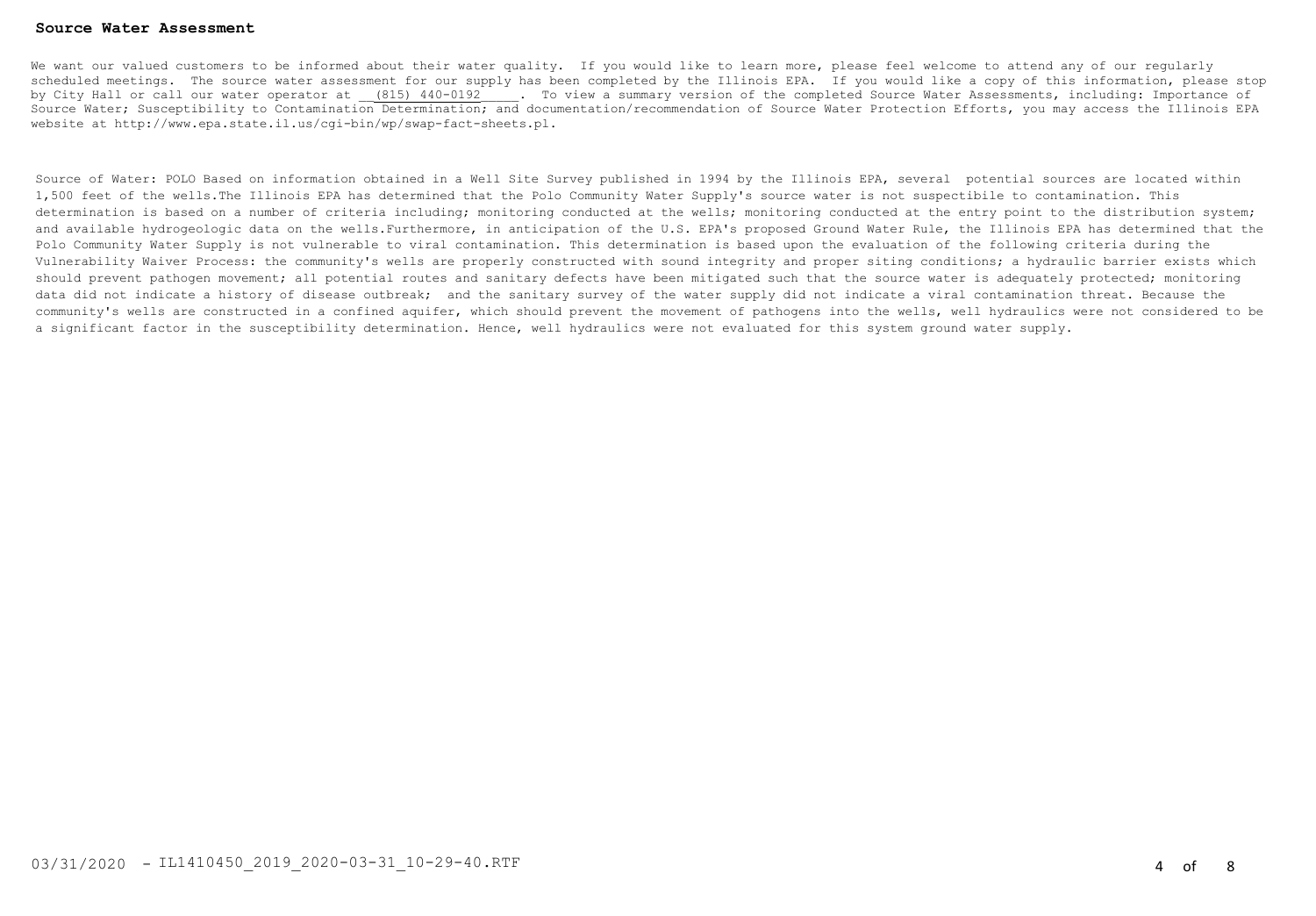#### **Lead and Copper**

Definitions:

Action Level Goal (ALG): The level of a contaminant in drinking water below which there is no known or expected risk to health. ALGs allow for a margin of safety.

Action Level: The concentration of a contaminant which, if exceeded, triggers treatment or other requirements which a water system must follow.

| Lead and Copper | Date Sampled | MCLG | Action Level<br>(AL) | 90th<br>Percentile | # Sites Over<br>AL | Units | Violation | Likely Source of Contamination                                                                                |
|-----------------|--------------|------|----------------------|--------------------|--------------------|-------|-----------|---------------------------------------------------------------------------------------------------------------|
| Copper          | 2019         | 1.3  | 1.3                  | 0.73               | ()                 | ppm   |           | Erosion of natural deposits; Leaching from<br>wood preservatives; Corrosion of household<br>plumbing systems. |
| Lead            | 2019         |      | 15.                  | 1.4                | ()                 | ppb   |           | Corrosion of household plumbing systems;<br>Erosion of natural deposits.                                      |

## **Water Quality Test Results**

| Definitions:                                          | The following tables contain scientific terms and measures, some of which may require explanation.                                                                                                                                                                         |
|-------------------------------------------------------|----------------------------------------------------------------------------------------------------------------------------------------------------------------------------------------------------------------------------------------------------------------------------|
| Avq:                                                  | Requlatory compliance with some MCLs are based on running annual average of monthly samples.                                                                                                                                                                               |
| Level 1 Assessment:                                   | A Level 1 assessment is a study of the water system to identify potential problems and determine (if possible) why<br>total coliform bacteria have been found in our water system.                                                                                         |
| Level 2 Assessment:                                   | A Level 2 assessment is a very detailed study of the water system to identify potential problems and determine (if<br>possible) why an E. coli MCL violation has occurred and/or why total coliform bacteria have been found in our water<br>system on multiple occasions. |
| Maximum Contaminant Level or MCL:                     | The highest level of a contaminant that is allowed in drinking water. MCLs are set as close to the MCLGs as feasible<br>using the best available treatment technology.                                                                                                     |
|                                                       | Maximum Contaminant Level Goal or MCLG: The level of a contaminant in drinking water below which there is no known or expected risk to health. MCLGs allow<br>for a margin of safety.                                                                                      |
| MRDL:                                                 | Maximum residual disinfectant level or The highest level of a disinfectant allowed in drinking water. There is convincing evidence that addition of a<br>disinfectant is necessary for control of microbial contaminants.                                                  |
| Maximum residual disinfectant level<br>goal or MRDLG: | The level of a drinking water disinfectant below which there is no known or expected risk to health. MRDLGs do not<br>reflect the benefits of the use of disinfectants to control microbial contaminants.                                                                  |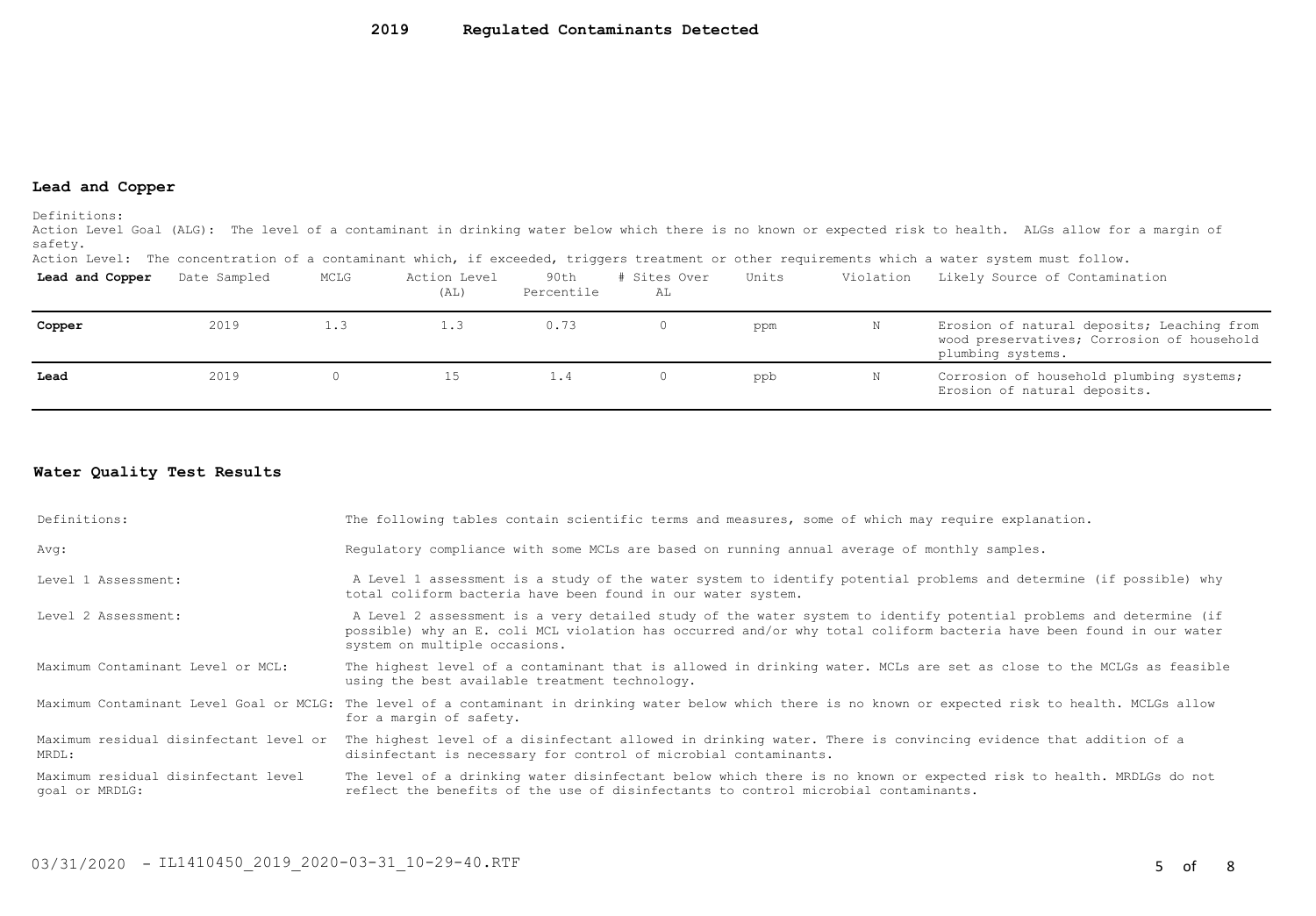# **Water Quality Test Results**

| na:                        | not applicable.                                                                         |
|----------------------------|-----------------------------------------------------------------------------------------|
| mrem:                      | millirems per year (a measure of radiation absorbed by the body)                        |
| ppb:                       | micrograms per liter or parts per billion - or one ounce in 7,350,000 gallons of water. |
| ppm:                       | milligrams per liter or parts per million - or one ounce in 7,350 gallons of water.     |
| Treatment Technique or TT: | A required process intended to reduce the level of a contaminant in drinking water.     |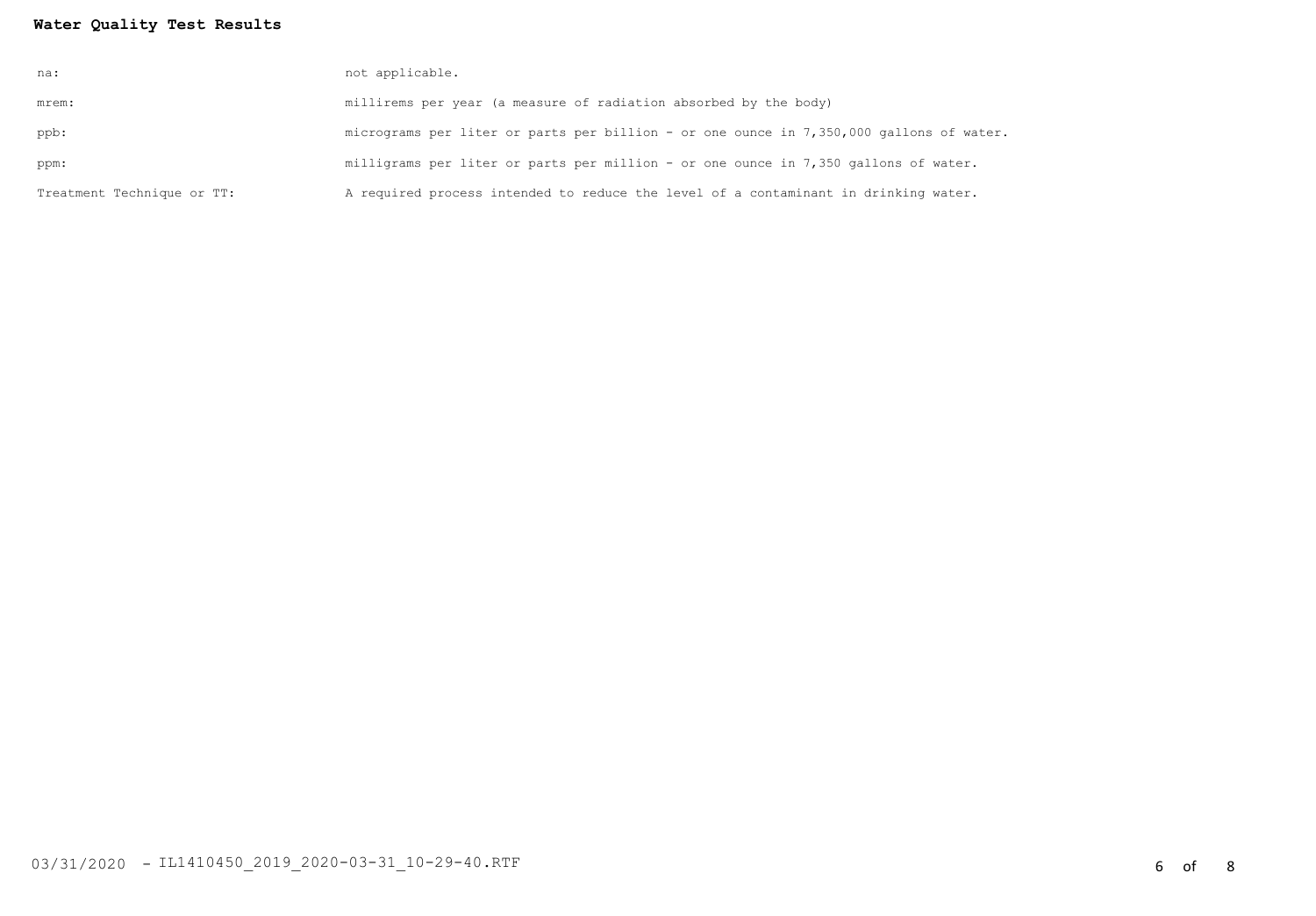| Disinfectants and<br>Disinfection By-<br>Products | Collection<br>Date | Detected | Highest Level Range of Levels<br>Detected | MCLG                     | MCL                   | Units |             | Violation Likely Source of Contamination                                                                                                |
|---------------------------------------------------|--------------------|----------|-------------------------------------------|--------------------------|-----------------------|-------|-------------|-----------------------------------------------------------------------------------------------------------------------------------------|
| Chlorine                                          | 2019               | 0.8      | $0.6 - 0.8$                               | $MRDLG = 4$              | $MRDL = 4$            | ppm   | $\mathbf N$ | Water additive used to control microbes.                                                                                                |
| Total Trihalomethanes<br>(TTHM)                   | 2019               | 8        | $8.31 - 8.31$                             | No goal for<br>the total | 80                    | ppb   | $\mathbf N$ | By-product of drinking water disinfection.                                                                                              |
| Inorganic<br>Contaminants                         | Collection<br>Date | Detected | Highest Level Range of Levels<br>Detected | MCLG                     | MCL                   | Units |             | Violation Likely Source of Contamination                                                                                                |
| Barium                                            | 07/25/2017         | 0.57     | $0.15 - 0.57$                             | 2                        | $\mathbf{2}^{\prime}$ | ppm   | N           | Discharge of drilling wastes; Discharge from<br>metal refineries; Erosion of natural deposits.                                          |
| Fluoride                                          | 07/25/2017         | 0.622    | $0.4 - 0.622$                             | $\overline{4}$           | 4.0                   | ppm   | $_{\rm N}$  | Erosion of natural deposits; Water additive<br>which promotes strong teeth; Discharge from<br>fertilizer and aluminum factories.        |
| Iron                                              | 07/25/2017         | 0.28     | $0.2 - 0.28$                              |                          | 1.0                   | ppm   | $_{\rm N}$  | This contaminant is not currently regulated by<br>the USEPA. However, the state regulates.<br>Erosion of natural deposits.              |
| Manganese                                         | 07/25/2017         | 11       | $5.5 - 11$                                | 150                      | 150                   | ppb   | $_{\rm N}$  | This contaminant is not currently regulated by<br>the USEPA. However, the state regulates.<br>Erosion of natural deposits.              |
| Sodium                                            | 07/25/2017         | 11       | $5.3 - 11$                                |                          |                       | ppm   | N           | Erosion from naturally occuring deposits.<br>Used in water softener regeneration.                                                       |
| Zinc                                              | 07/25/2017         | 0.02     | $0.01 - 0.02$                             | 5                        | 5                     | ppm   | $_{\rm N}$  | This contaminant is not currently regulated by<br>the USEPA. However, the state regulates.<br>Naturally occurring; discharge from metal |
| Radioactive<br>Contaminants                       | Collection<br>Date | Detected | Highest Level Range of Levels<br>Detected | MCLG                     | MCL                   | Units |             | Violation Likely Source of Contamination                                                                                                |

# 03/31/2020 - IL1410450\_2019\_2020-03-31\_10-29-40.RTF 7 cf 8

**Regulated Contaminants**